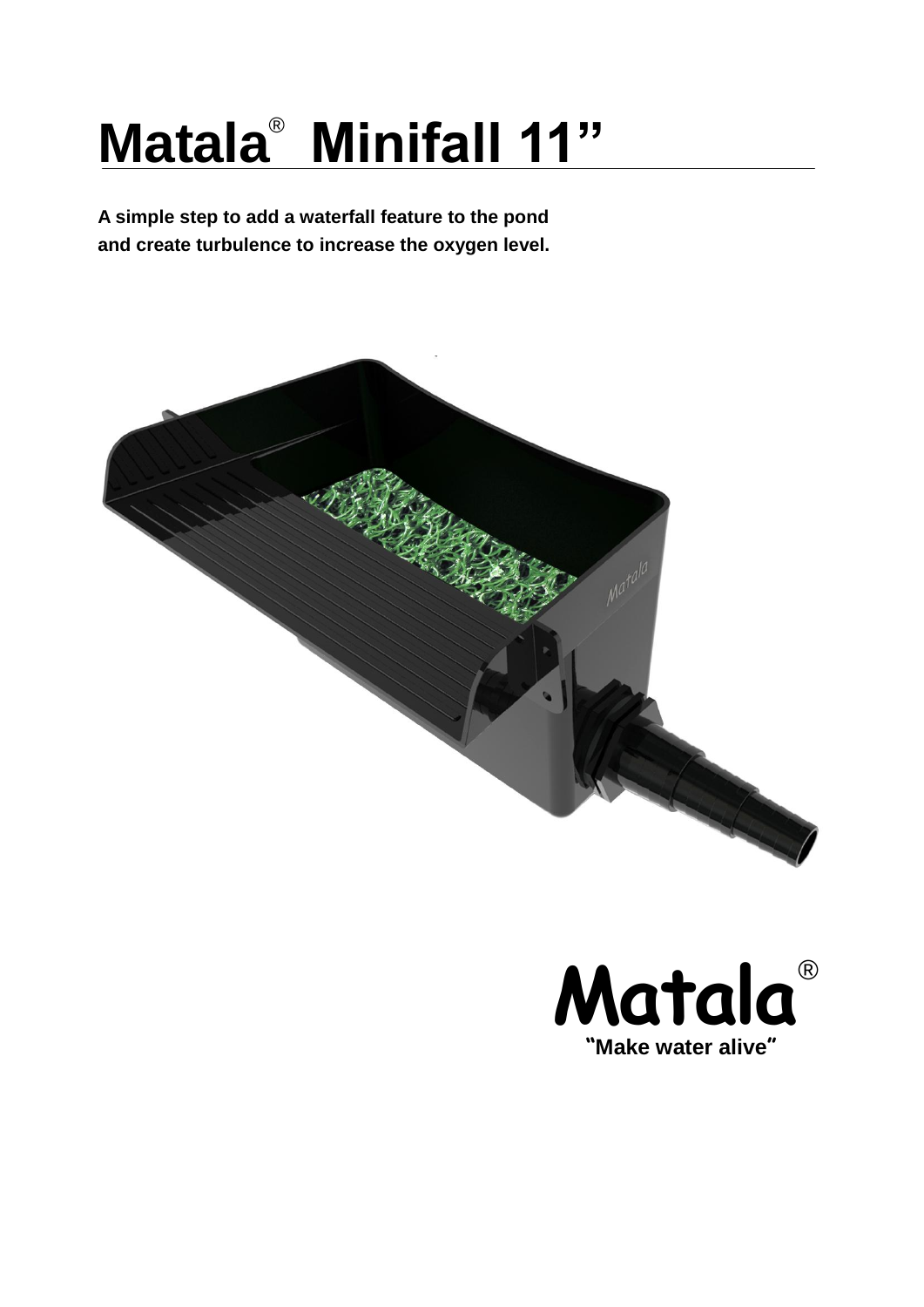## **Operating Capacities**

#### **Recommended pump flow 500 GPH to 1200 GPH**

### **Components**

- Matala<sup>®</sup> Minifall box
- Flex-Matala<sup>®</sup> filter mat (FSM290, Green)
- Minifall mesh bag
- Universal hose adapter-1",1 1/4", 1 1/2"

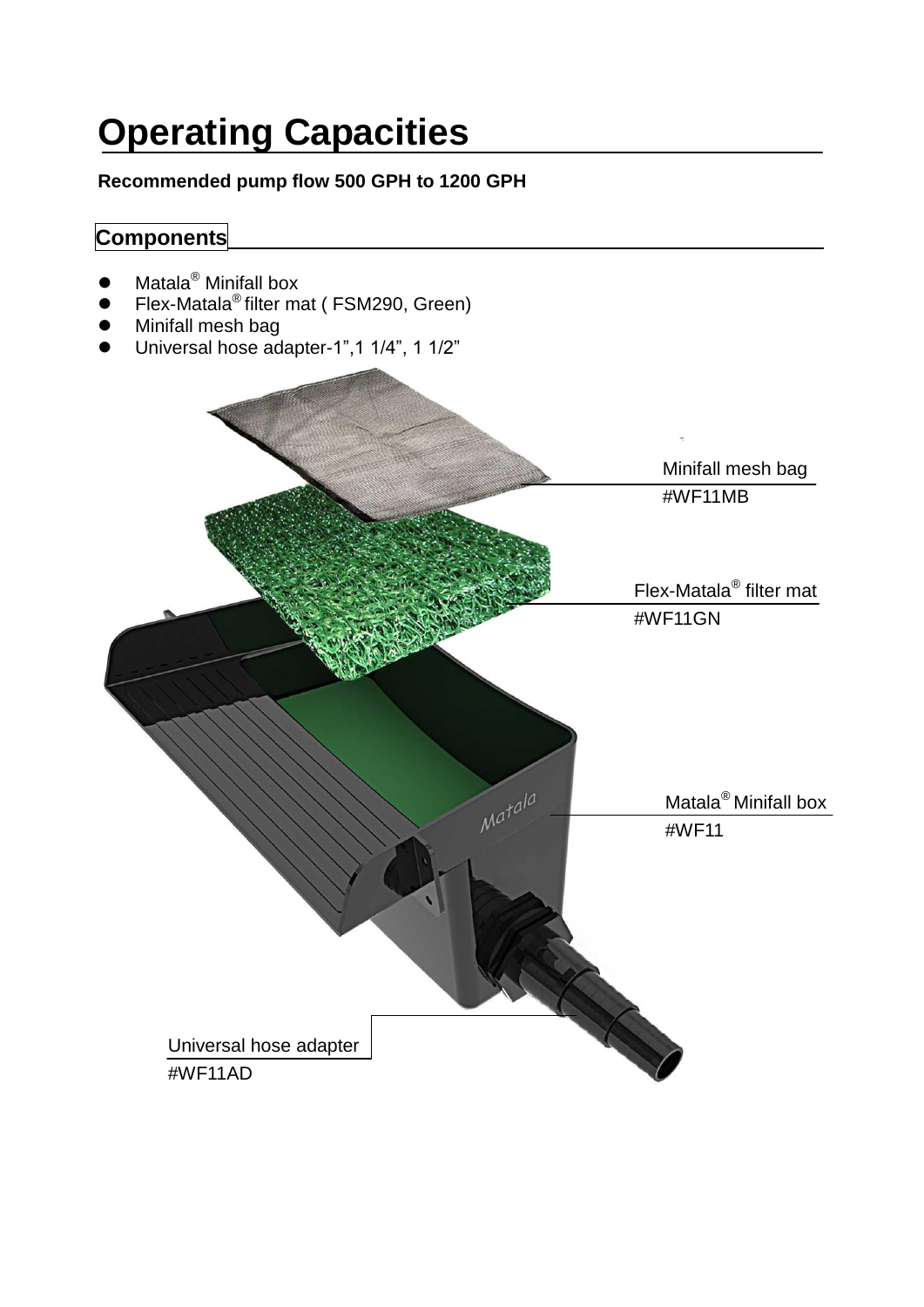

Insert universal hose adapter through side hole. Place O-ring inside of Matala® Minifall and over the threads. Hand tighten nut.



Connect the Matala® Minifall box to your pump using kink free hose with hose clamp.



Place Flex-Matala<sup>®</sup> filter mat into the Matala Minifall box.



Fill the mesh bag with filter substrate such as Matala<sup>®</sup> Bio Active stone (model : MBAS-21, MBAS-14, MBAS-c8) or lava stone, oyster shell. Place filled mesh bag on the top of Flex-Matala® filter mat.